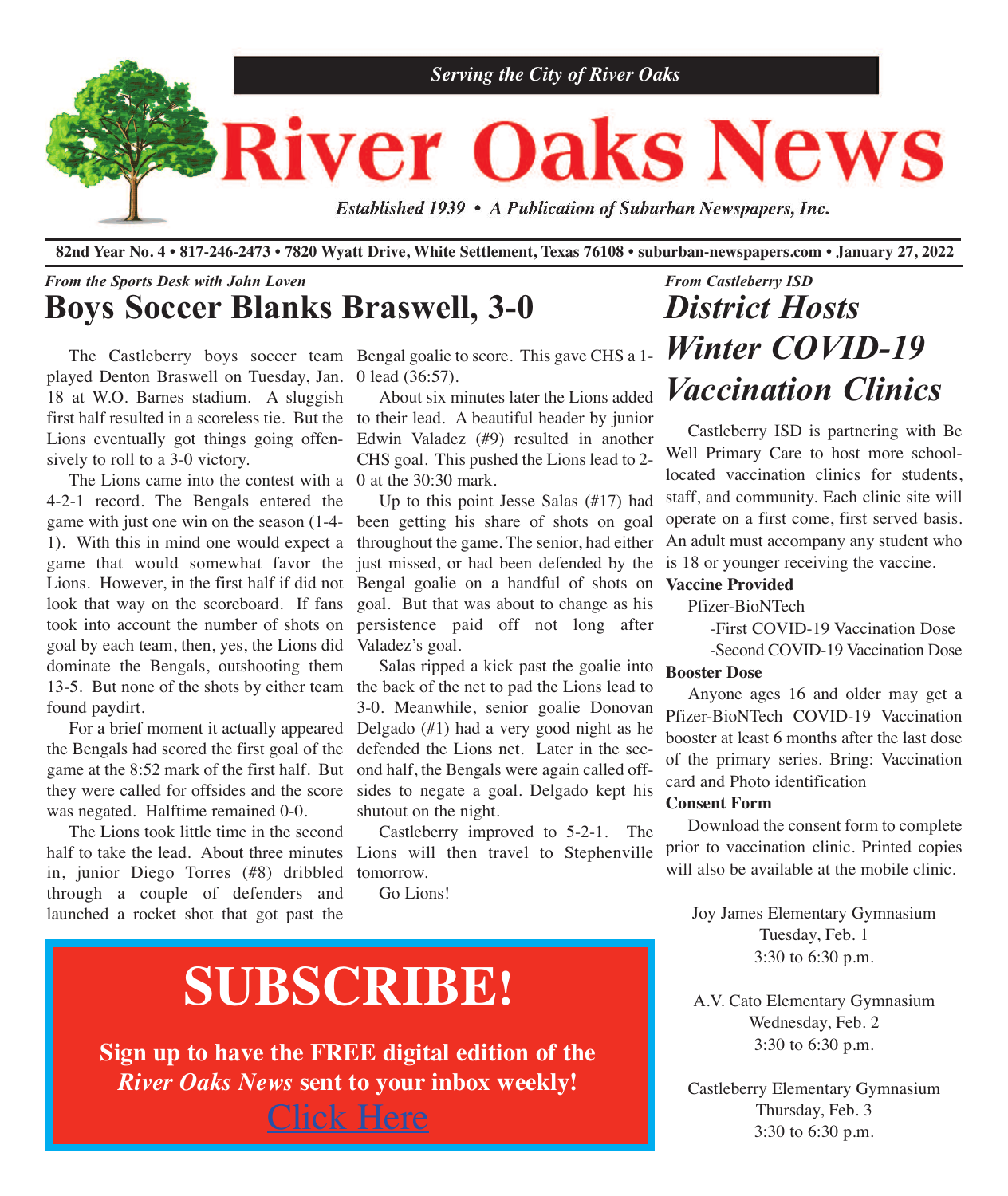# **CLASSIFIEDS**

### **AIR CONDITION ING/ HEATING**

**PRECISIONAIRE & HEAT** "Licensed and insured for your protection" Warranty on all parts and labor • Up-front pricing. No overtime charges.<br>Senior & Military discounts. 100% Financing available. W.A.C. • All credit cards accepted. **Call 817-563**cards accepted. **Call 817-563- COOL(2665)** TACLB26642

### **APPLIANCE REPAIR**

**A- Best Appliance Repair Service** *Residential Appliance Repair Service* **817-484-7033** Open 8:00am -5:00pm<br>Closed on Sat. and Sun. Closed on Sat. and Sun. *Senior & Military Discounts* **COMPUTERS PUTERS** Michael's PC SALES & SERVICE **CONCRETE SERVICES** Commercial, Residential, Sidewalks Slabs, Patios, Driveways, Steps<br>Retaining Walls Brushed **Virus Removal & Upgrades, Office Furn.** 817-371-8597 **Fax & Copy Services** Licensed and Insured<br>leon@leonstreeservice.biz **Toner Cartridges A+, Network+ Certified** 8120-A White Settlement Rd **817-945-comp(2667) or 817-437-8580 DRAIN CLEANING Bill Blankenship Contracting Inc.** *YOUR ONE STOP CONTRACTOR*

Residential/Commercial lic.# M8479 A+BBB Rated contractingblankenship@outlook.com **817-831-4000**

### **EMPLOYMENT/JOBS**



*From Tarrant County Tax Office* **Property Tax Deadline Jan. 31**

 The last day to pay 2021 property taxes to avoid penalty and interest is Monday, Jan. 31.

 Property taxes can be paid online at **[https://taxonline.tarrantcounty.com/eta](https://taxonline.tarrantcounty.com/eTax/WebUI/ProfileLogin.aspx?ReturnUrl=%2fetax%2fwebui%2fProf) [x/webui/ProfileLogin.aspx](https://taxonline.tarrantcounty.com/eTax/WebUI/ProfileLogin.aspx?ReturnUrl=%2fetax%2fwebui%2fProf)**.

 Visa, MasterCard, American Express and Discover is accepted for online payments and in person at all branch locations. A convenience fee will be added to debit and credit card payments. Online eCheck payments can be made with no convenience fee. Pay-by-phone is available 24/7 at 817-884-1110.

 Payments made by mail are posted according to the USPS postmark date. Ensure that your payment is postmarked by the U.S. Postal Service by Jan. 31 to avoid penalty and interest. Online and phone payments must be completed by 11:59 p.m. on Jan. 31. Incomplete and pending payments completed after midnight will be posted accordingly and accrue late fees.



**8320 Hanon Drive White Settlement, Texas 76108 817-246-9719**

**Open:** Tuesday - Saturday, 10 AM to 3 PM **Closed:** Sunday & Monday

**<http://www.wsmuseum.com> FREE ADMISSION - GROUPS WELCOME**



**North Texas Addiction Counseling & Education**

**State Funded** *Suboxone/Methadone Treatment* **Now Accepting Insurance!**

**ARLINGTON** 124 W. Pioneer Pkwy #120, Arlington, TX 76010 **817-795-8278**

**LAKE WORTH** 3539 NW Jim Wright Frwy, 76106 **682-224-1441**

**WEATHERFORD** 1506 Mineral Wells Highway, 76086 **817-757-7555**



**Suburban Newspapers, Inc.** *~ Veteran Owned ~*



## **Publishers of the** *Benbrook News, River Oaks News* **and** *White Settlement Bomber News*

Publisher: Boyden Underwood, publisher@suburban-newspapers.com Editor: Emily Moxley, suburbannews@sbcglobal.net Classifieds: Vee Horn, ca.suburbannews@sbcglobal.net

**7820 Wyatt Drive, Fort Worth, TX 76108 817-246-2473**

**<http://www.suburban-newspapers.com>**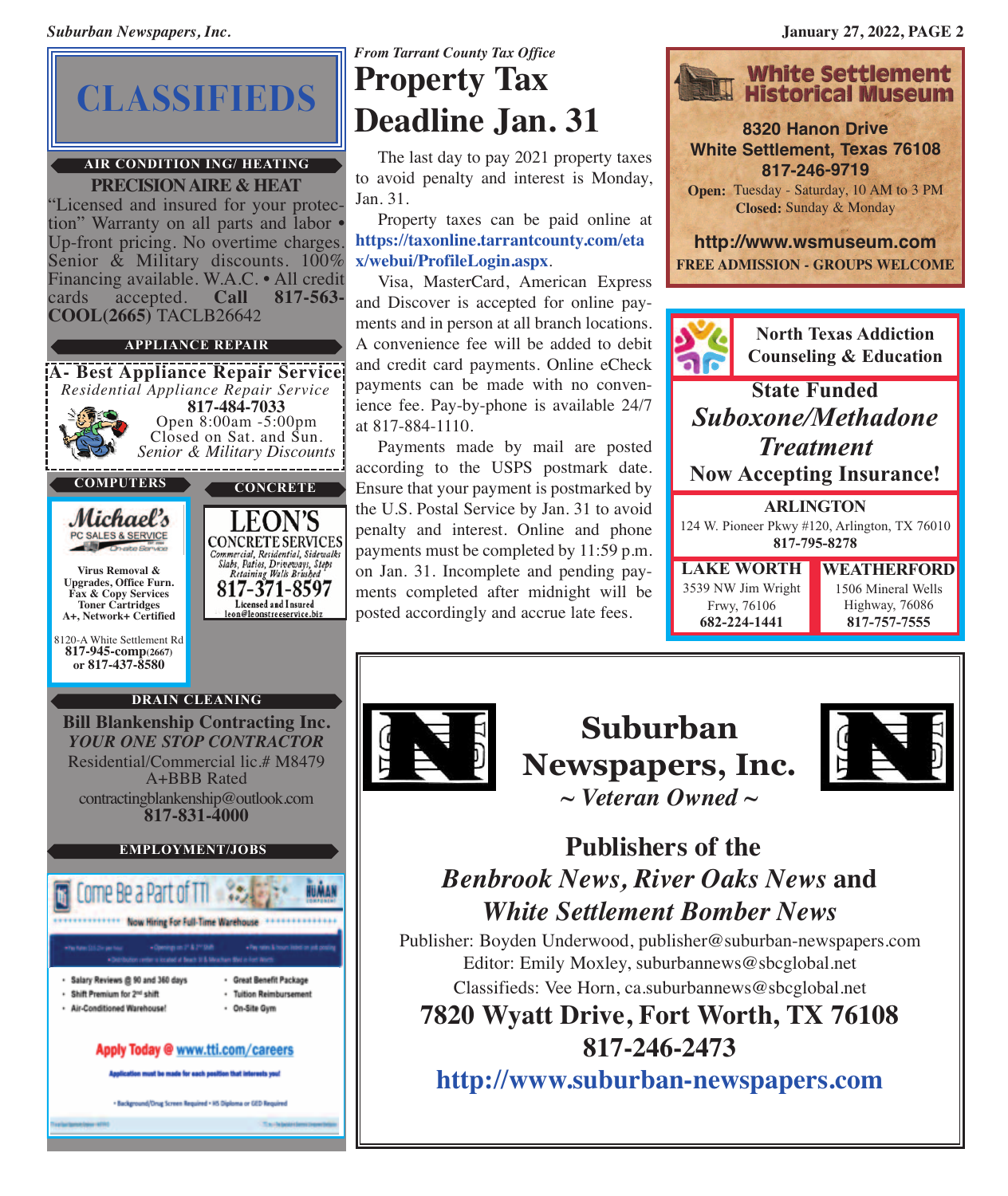

### **ELECTRIC SERVICES**

**CALL MORTON ELECTRIC** For All of Your Electrical Needs & Wants! No Job is too Small! Located in<br>White Settlement & will serve the surrounding areas. Fair Prices! TECL 25541 John Morton **817-771-6356 EMPLOYMENT/JOBS**

**Dukes Donuts is Hiring!** Cashier & Baker needed Full time or parttime walkin 500 S. Cherry Lane or call **817-818-9911 or 817-505-9081-text.**



### **Now Hiring for a Facilities Assistant II**

3:00 p.m. - 11:00 p.m. Monday - Friday Starting wage is \$15.90 (including shift premium) with pay increase at 90 and 360 Days!

The Facilities Assistant II is accountable for maintaining a clean warehouse in an air-conditioned environment and ensuring cardboard and packing materials are appropriately recycled. Position may assist senior support staff with routine maintenance functions. This position is located at the distribution center located at Beach Street and Meacham Blvd.

Benefits include Medical, Dental, Vision, Life Insurance, 401k, Vacation, PTO, and Education Assistance!

Apply Today! Check out www.tti.com/careers for specifics.

Background/Drug Screen Required . HS Diploma or GED Required . Valld Texas Driver's License w/Safe Driving Re

[ti] Come Be a Part of TTI

## **Now Hiring Janitorial Assistants**

HUMAN

7:00 a.m. - 3:30 p.m. Monday - Friday 9:00 a.m. - 5:30 p.m. Monday - Friday Starting wage is \$14.00 per hour with a pay increase at 90 and 360 Days!

Located at our corporate facility, these positions are accountable for providing janitorial type services such as cleaning and restocking supplies in bathrooms, breakrooms, conference rooms, and kitchen areas.

Benefits include Medical, Dental, Vision, Life Insurance, 401k, Vacation, PTO, and Education Assistan

Apply Today! Check out www.tti.com/careers for specifics.

Budground/Drug Screen Required - HD Digitoria or CED Required - Valid Texas Driver's Livense w/Tafe Driving Record Require

**FENCING SERVICES**

*LYNCO FENCE* **Residential • Commercial Chain Link • Wood Fence Repair • Free Estimates** *Bobby Lynn* **(817) 246-5641 Cell: (817) 994-8302**

# **Don Brown Tax Service, Inc.**

**Due to the PATH Act and the advance child tax payments, refunds will be delayed. We offer refund advances of \$500-\$6000 beginning Jan. 3\***

**\*must qualify**

**Insert of Tellet TPG 2** Santa Barbara TPG

**Don Brown Tax Service, Inc. 1001 S. Cherry Lane Fort Worth, TX 76108**

> **Call today 817-367-0036**

**to schedule your appointment**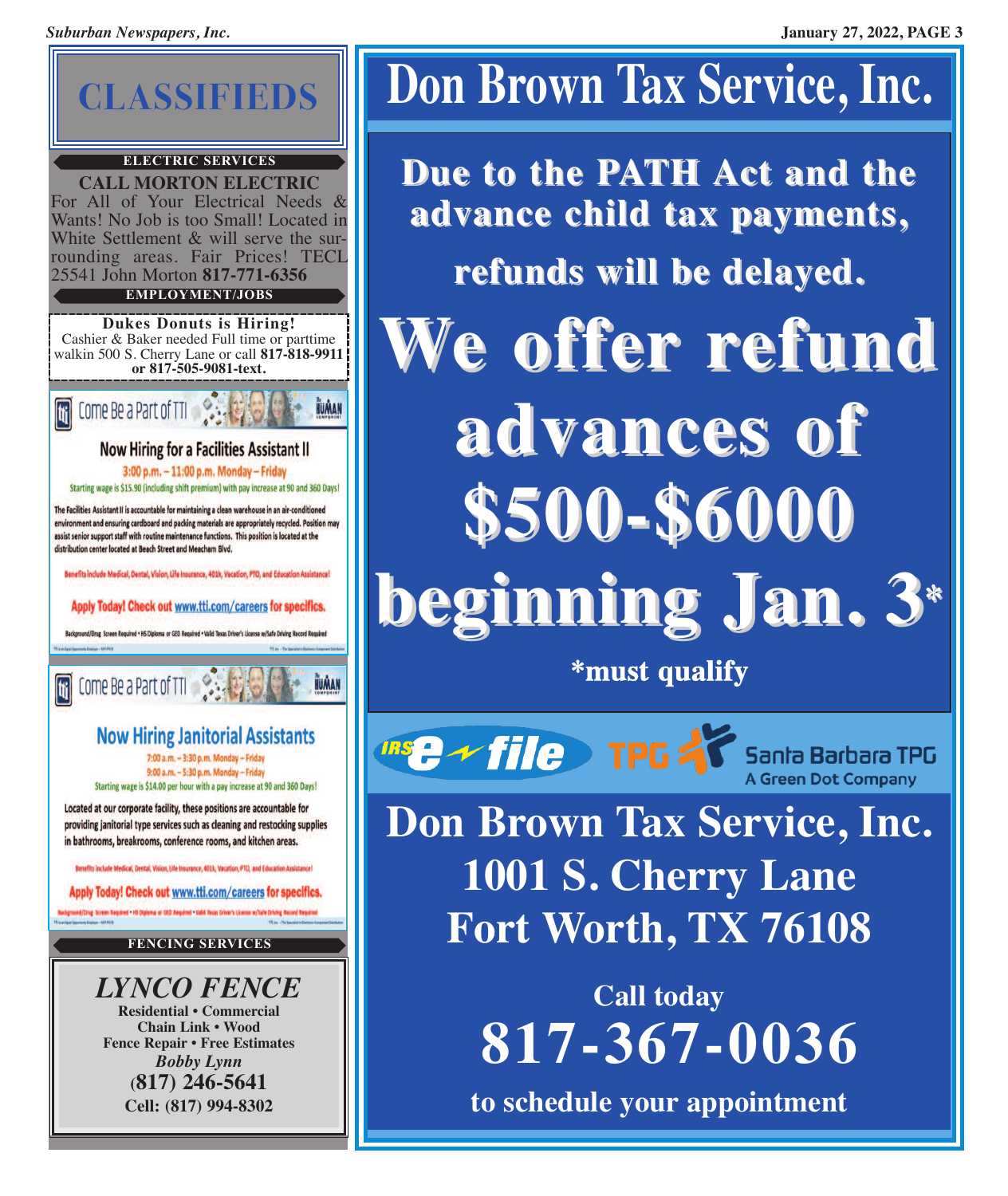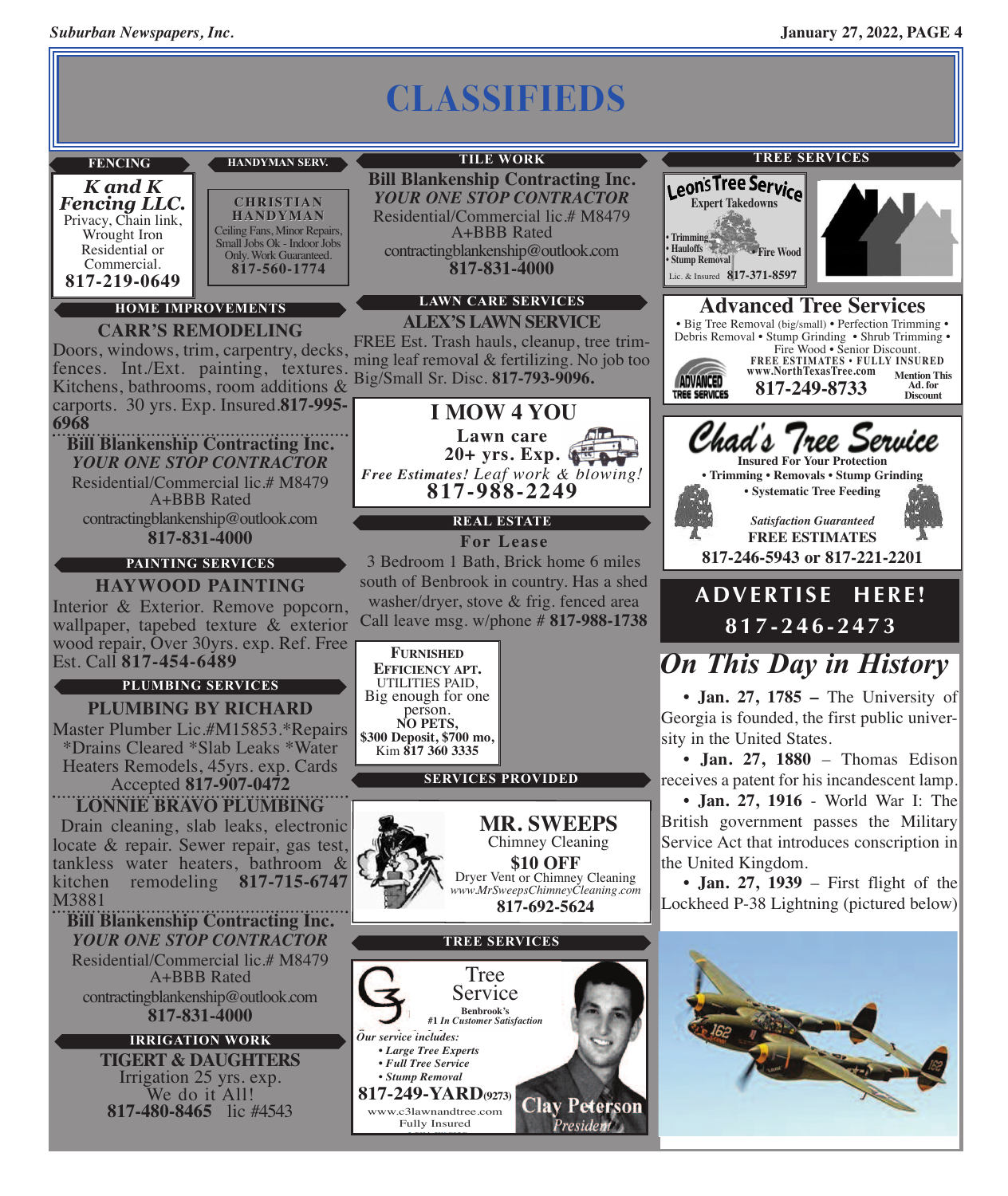### *From StatePoint Media* **Facing Financial Hardship? Tips to Avoid Foreclosure**

 Life's unexpected challenges can make meeting monthly mortgage payments difficult. The good news? Help is available to gage payments as a lump sum. To pay off the rest, your loan seravoid foreclosure.

 Indeed, Freddie Mac has completed more than 255,000 fore-Housing Finance Agency. Whether you're currently behind on a good choice if you can afford it. payments or foresee trouble ahead, Freddie Mac advises taking the following steps as quickly as possible to get back on track:

### **Assess Your Situation**

 Whether it's due to unemployment, illness, natural disaster or other reasons, identifying the cause of your financial hardship and struggling due to the pandemic. anticipating its duration are important. These factors can help determine the best solution for you. (A short-term hardship is over able, there are options too. Short sale and deed-in-lieu, for examwithin 12 months. A long-term hardship extends beyond 12 ple, can help you exit your home without facing the costs associmonths.)

### **Contact Your Servicer**

Your servicer — the company where you send mortgage payments — is your best resource throughout the process. They will provide you with the available mortgage relief options based on your particular situation, which typically begins with being placed in a temporary forbearance program. Remember, your servicer is there to help. If you think you're going to have trouble paying your mortgage, don't wait. Call them immediately! And if you're already behind on your mortgage or currently in a workout option, respond to their outreach efforts to keep an open dialogue going throughout the process.

### **Know Your Options**

 No matter where you stand, there are solutions. Here are some to consider:

 • Forbearance is an agreement between you and your loan servicer that either pauses or reduces monthly mortgage payments for a limited time. Consider forbearance if you're currently unable to make payments but think you'll be able to resume soon.

 • With payment deferral, missed mortgage payments move to the end of your loan term, but your monthly mortgage payment amount stays the same. Consider payment deferral if your hardship is resolved but you're unable to repay missed mortgage payments as a lump sum or by increasing monthly payments. Some loan modifications can permanently change one or more of the original terms of your mortgage, such as the interest rate and mortgage term. Ask your loan servicer whether this may be an option for you.

 • A repayment plan increases mortgage payments for a short period to make up for missed payments. Plans must be longer than one month but no longer than 12 months. Consider this option if you can afford your regular monthly payment, plus a little more, for a short period.

 • With partial reinstatement, you pay a portion of missed mortvicer works with you to create a repayment plan.

closure prevention actions in 2021, according to the Federal payments as a lump sum, making your mortgage current. This is • With full reinstatement, you pay the total owed mortgage

> • Refinancing your mortgage lowers your interest rate or replaces an adjustable-rate mortgage with a more affordable fixed-rate mortgage. This is a good choice if you're current on payments but would benefit from reduced payments in the future.

• COVID-19 relief is offered by many loan servicers to those

 • Of course, if homeownership is no longer affordable or desirated with foreclosure.

 If you're struggling to make mortgage payments, take action quickly. Doing so can help you prevent foreclosure and stay in your home.

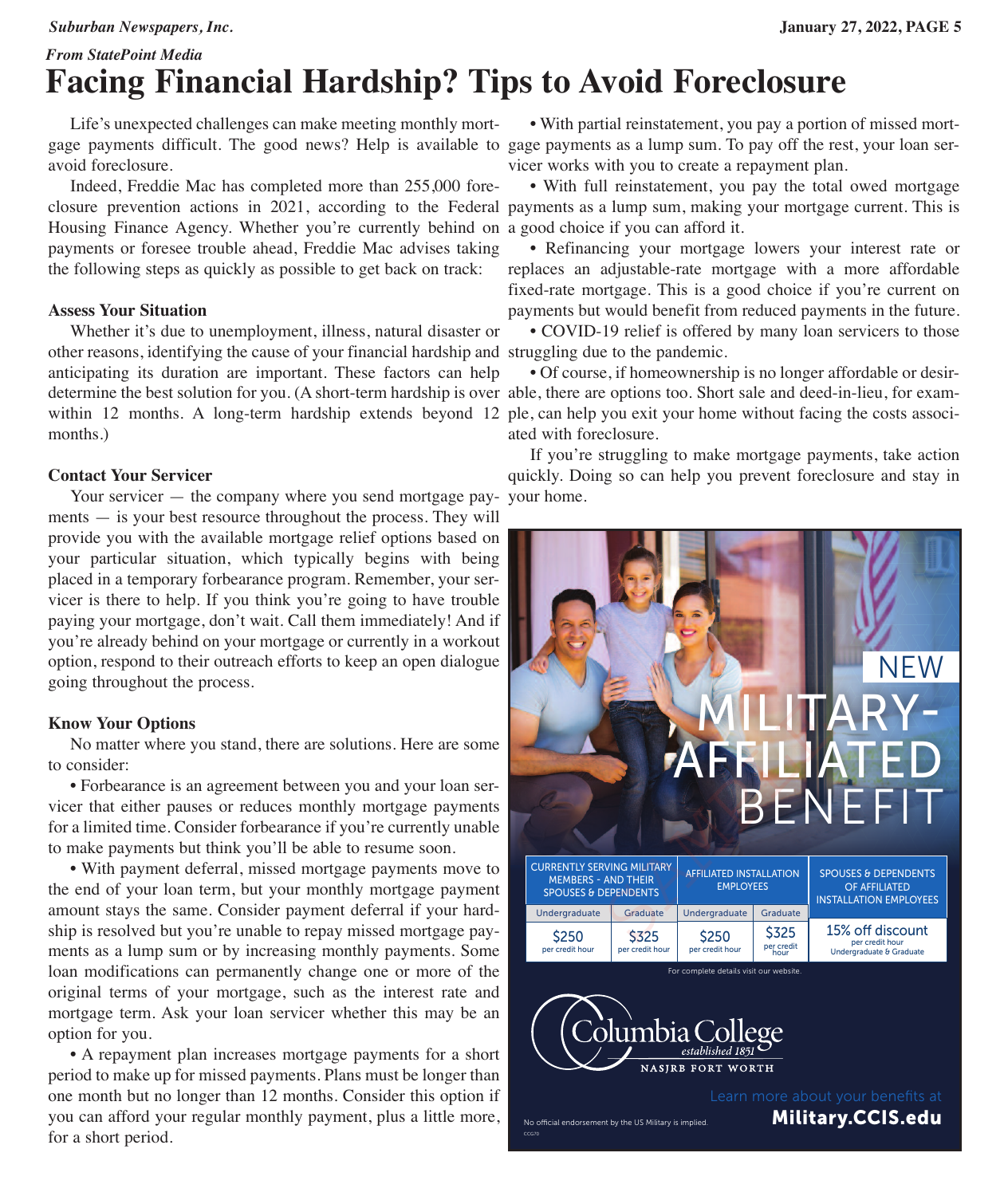## *Texas History Minute* **Texas Inventor, Leonard Northrup** *by Dr. Ken Bridges*



entire industry.

 Leonard L. Northrup, Jr., was born in factory and later delivered newspapers.

1936. Inspired in part by his father's love summer. Though others had created air day. He then went on to earn a masters degree in across the country. engineering at the University of Denver

while in the army, and the couple eventual-Northrup also began constructing solar ly had three children together.

 After he left the army, he began work-gy and tracking mirrors to maximize the ing for a Dallas-area machinery and air-energy collected. He also began applying craft parts manufacturer. Part of the com-his solar innovations into practical company's business involved work on jet mercial products through his company, engines.

 In 1951, Northrup patented a process the first solar-powered water heaters and for cleaning jet engines much more quickly solar-powered air conditioners. and efficiently. He followed it up with a

 In the 1950s, he became fascinated with Northrup also began working with photorefrigeration and early efforts at air condi-voltaic hybrid energy systems, finding tioning. He had become successful enough ways to incorporate solar cells into power that he and his wife designed a new home generation. He garnered a great deal of for their family in Dallas. He incorporated respect within the solar industry, and by the an innovative air conditioning system for end of the decade, his company merged

 The 20th century was a time of great the house, one of the first homes in the with ARCO Solar. innovation and progress in technology. state to have a central air conditioning sys-Some of the most significant break-tem. He began building and selling air con-Solar becoming the largest photovoltaic throughs were in the areas of energy, med-ditioners for cars, devices that would be solar company in the world. icine, and electronics. **Leonard Northrup** installed in the trunks of cars with cool air was among these important inventors. In a piped inside. When his friend Curtis Board of Trustees of Trinity University in life that took him from making saddles to Mathes began his electrical products com- San Antonio and began ranching. In the making solar power, Northrup's own work pany in the late 1950s, Northrup began 1980s, he founded American Limestone, a with solar energy helped revolutionize the selling Mathes's air conditioning units for company that sought new ways to use homes and apartment buildings.

Houston in March 1918. His father was an air conditioning division as Mathes Myers in 1992. inventor, and both parents had deep roots branched into televisions and electronics. in Texas history. At a young age, he Northrup found new ways to improve the study solar energy and new types of solar showed a fascination with detail and devel-efficiency of air conditioners. By the early technology. In 2006, at the age of 88, he oped a strong work ethic. He worked for a 1970s, he had patented three new devices received his 14th and final patent. It was time as a youth in his grandfather's saddle to improve electrical efficiency and heating for a process to desalinate water using sim- As a young man, the family moved to how Texans and millions of others across Dallas, where he graduated high school in the south and west weather the heat of he continued to work until nearly his dying By the late 1960s, he bought Mathes's wife died in 1989, and he married Mernie and cooling. These inventions changed ple evaporation.

of science, he studied engineering. He conditioners and improved on them previstayed close to home for college, earning a ously, Northrup helped make them much 98th birthday, he finally retired, content degree at Southern Methodist University. more efficient and widespread in homes that his work was done. Sadly, his wife

and a second masters degree, in business solar power as the nation faced a series of died quietly in Dallas at his home, beloved administration from Harvard University. crises in the energy industry. Consulting by family and celebrated by colleagues for During World War II, Northrup served with scientists and engineers, Northrup his triumphs in technology. in the army corps of engineers. He contin-began building solar collectors to heat air. ued to serve shortly after the end of the He also began using new materials, curved war, eventually rising to the rank of cap-lenses, and new designs to concentrate the tain. He met his first wife Jane Keliher amount of solar energy collected.

power towers to collect focused solar ener-Northrup Energy. His inventions included

1954 patent for cleaning other small parts. four patents on solar energy devices. Between 1975 and 1978, he completed

ARCO Solar later merged with BP

 In his later years, her served on the Texas limestone in construction. His first

Now past 70, Northrup continued to

Energized by the pursuit of knowledge,

In the 1970s, he turned his attention to than a week after he turned 98, Northrup In February 2016, just weeks shy of his died just a couple of weeks later. And less

> **ADVERTI S E HERE ! 817-246-2473**